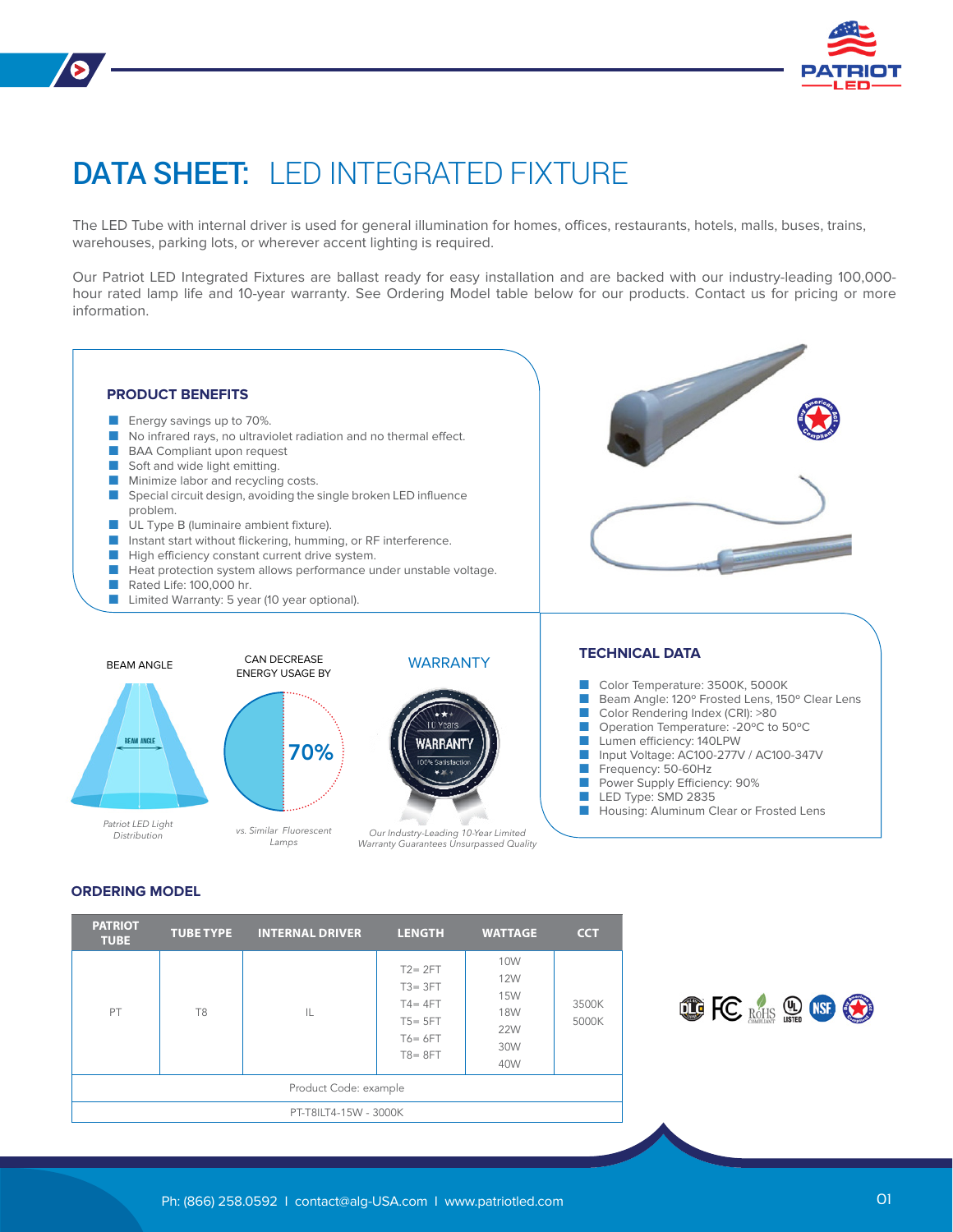

## **PRODUCT SPECIFICATION**

| <b>Product No.</b>                | <b>BAA/TAA</b><br>Option* | <b>Rated</b><br>Lamp<br><b>Wattage</b> | Input<br><b>Voltage</b> | <b>Color</b><br>Temp (K) | <b>Rated</b><br>Lumens | <b>Rated</b><br><b>Efficacy</b> | <b>CRI</b> | <b>Beam</b><br>Angle                 | <b>Rated Life</b><br>(Hours) | <b>Operating</b><br>Temp. (°F)      | Power<br><b>Factor</b> |
|-----------------------------------|---------------------------|----------------------------------------|-------------------------|--------------------------|------------------------|---------------------------------|------------|--------------------------------------|------------------------------|-------------------------------------|------------------------|
| <b>2FT LED INTEGRATED FIXTURE</b> |                           |                                        |                         |                          |                        |                                 |            |                                      |                              |                                     |                        |
| PT-T8ILT2-10W X                   | Upon request              | 10W                                    | AC100-277V / AC100-347V | 3500K/5000K              | 1250                   | <b>140 LPW</b>                  | >80        | 120° Frosted Lens<br>150° Clear Lens | 100,000                      | -20 $^{\circ}$ C to 50 $^{\circ}$ C | > 0.99                 |
| <b>3FT LED INTEGRATED FIXTURE</b> |                           |                                        |                         |                          |                        |                                 |            |                                      |                              |                                     |                        |
| PT-T8ILT3-10W X                   | Upon request              | 10W                                    | AC100-277V / AC100-347V | 3500K/5000K              | 1250                   | <b>140 LPW</b>                  | >80        | 120° Frosted Lens<br>150° Clear Lens | 100,000                      | -20 $^{\circ}$ C to 50 $^{\circ}$ C | > 0.99                 |
| <b>4FT LED INTEGRATED FIXTURE</b> |                           |                                        |                         |                          |                        |                                 |            |                                      |                              |                                     |                        |
| PT-T8ILT4-12W X                   | Upon request              | <b>12W</b>                             | AC100-277V / AC100-347V | 3500K/5000K              | 1500                   | <b>140 LPW</b>                  | >80        | 120° Frosted Lens<br>150° Clear Lens | 100,000                      | -20 $^{\circ}$ C to 50 $^{\circ}$ C | > 0.99                 |
| PT-T8ILT4-15W X                   | Upon request              | <b>15W</b>                             | AC100-277V / AC100-347V | 3500K/5000K              | 1875                   | <b>140 LPW</b>                  | >80        | 120° Frosted Lens<br>150° Clear Lens | 100,000                      | -20 $^{\circ}$ C to 50 $^{\circ}$ C | > 0.99                 |
| PT-T8ILT4-18W X                   | Upon request              | <b>18W</b>                             | AC100-277V / AC100-347V | 3500K/5000K              | 2250                   | <b>140 LPW</b>                  | >80        | 120° Frosted Lens<br>150° Clear Lens | 100,000                      | -20 $^{\circ}$ C to 50 $^{\circ}$ C | > 0.99                 |
| PT-T8ILT4-22W X                   | Upon request              | 22W                                    | AC100-277V / AC100-347V | 3500K/5000K              | 2750                   | <b>140 LPW</b>                  | >80        | 120° Frosted Lens<br>150° Clear Lens | 100,000                      | -20 $^{\circ}$ C to 50 $^{\circ}$ C | > 0.99                 |
| <b>5FT LED INTEGRATED FIXTURE</b> |                           |                                        |                         |                          |                        |                                 |            |                                      |                              |                                     |                        |
| PT-T8ILT5-22W X                   | Upon request              | <b>22W</b>                             | AC100-277V / AC100-347V | 3500K/5000K              | 2750                   | <b>140 LPW</b>                  | >80        | 120° Frosted Lens<br>150° Clear Lens | 100,000                      | -20 $^{\circ}$ C to 50 $^{\circ}$ C | > 0.99                 |
| <b>6FT LED INTEGRATED FIXTURE</b> |                           |                                        |                         |                          |                        |                                 |            |                                      |                              |                                     |                        |
| PT-T8ILT6-30W X                   | Upon request              | 30W                                    | AC100-277V / AC100-347V |                          | 3875                   | <b>140 LPW</b>                  | >80        | 120° Frosted Lens<br>150° Clear Lens | 100,000                      | -20 $^{\circ}$ C to 50 $^{\circ}$ C | > 0.99                 |
| <b>8FT LED INTEGRATED FIXTURE</b> |                           |                                        |                         |                          |                        |                                 |            |                                      |                              |                                     |                        |
| PT-T8ILT8-30W X                   | Upon request              | 30W                                    | AC100-277V / AC100-347V | 3500K/5000K              | 3875                   | <b>140 LPW</b>                  | >80        | 120° Frosted Lens<br>150° Clear Lens | 100,000                      | -20 $^{\circ}$ C to 50 $^{\circ}$ C | > 0.99                 |
| PT-T8ILT8-40W X                   | Upon request              | 40W                                    | AC100-277V / AC100-347V | 3500K/5000K              | 5000                   | <b>140 LPW</b>                  | >80        | 120° Frosted Lens<br>150° Clear Lens | 100,000                      | -20 $^{\circ}$ C to 50 $^{\circ}$ C | > 0.99                 |

<u> 1989 - Johann Barn, mars ann an t-Amhain</u>

### **PHYSICAL DATA**

| Product No.                      | <b>Lens</b>    | <b>Material Usage</b>           | <b>Environment</b> | <b>Certication</b>                   |  |  |  |
|----------------------------------|----------------|---------------------------------|--------------------|--------------------------------------|--|--|--|
| <b>CCT CHANGEABLE FLAT PANEL</b> |                |                                 |                    |                                      |  |  |  |
| PT-T8II T2-10W X                 | Clear, Frosted | Aluminum, Clear or Frosted Lens | Dry & Damp         | DLC V4.2, UL, cUL and Lighting Facts |  |  |  |
| PT-T8IIT4-12W X                  | Clear, Frosted | Aluminum, Clear or Frosted Lens | Dry & Damp         | DLC V4.2, UL, cUL and Lighting Facts |  |  |  |
| PT-T8IIT4-15W X                  | Clear, Frosted | Aluminum, Clear or Frosted Lens | Dry & Damp         | DLC V4.2, UL, cUL and Lighting Facts |  |  |  |
| PT-T8IIT4-18W X                  | Clear, Frosted | Aluminum, Clear or Frosted Lens | Dry & Damp         | DLC V4.2, UL, cUL and Lighting Facts |  |  |  |
| PT-T8IIT4-22W X                  | Clear, Frosted | Aluminum, Clear or Frosted Lens | Dry & Damp         | DLC V4.2, UL, cUL and Lighting Facts |  |  |  |
| PT-T8IIT6-30W X                  | Clear, Frosted | Aluminum, Clear or Frosted Lens | Dry & Damp         | DLC V4.2, UL, cUL and Lighting Facts |  |  |  |
| PT-T8II T8-40W X                 | Clear, Frosted | Aluminum, Clear or Frosted Lens | Dry & Damp         | DLC V4.2, UL, cUL and Lighting Facts |  |  |  |

### **DIMENSIONS**